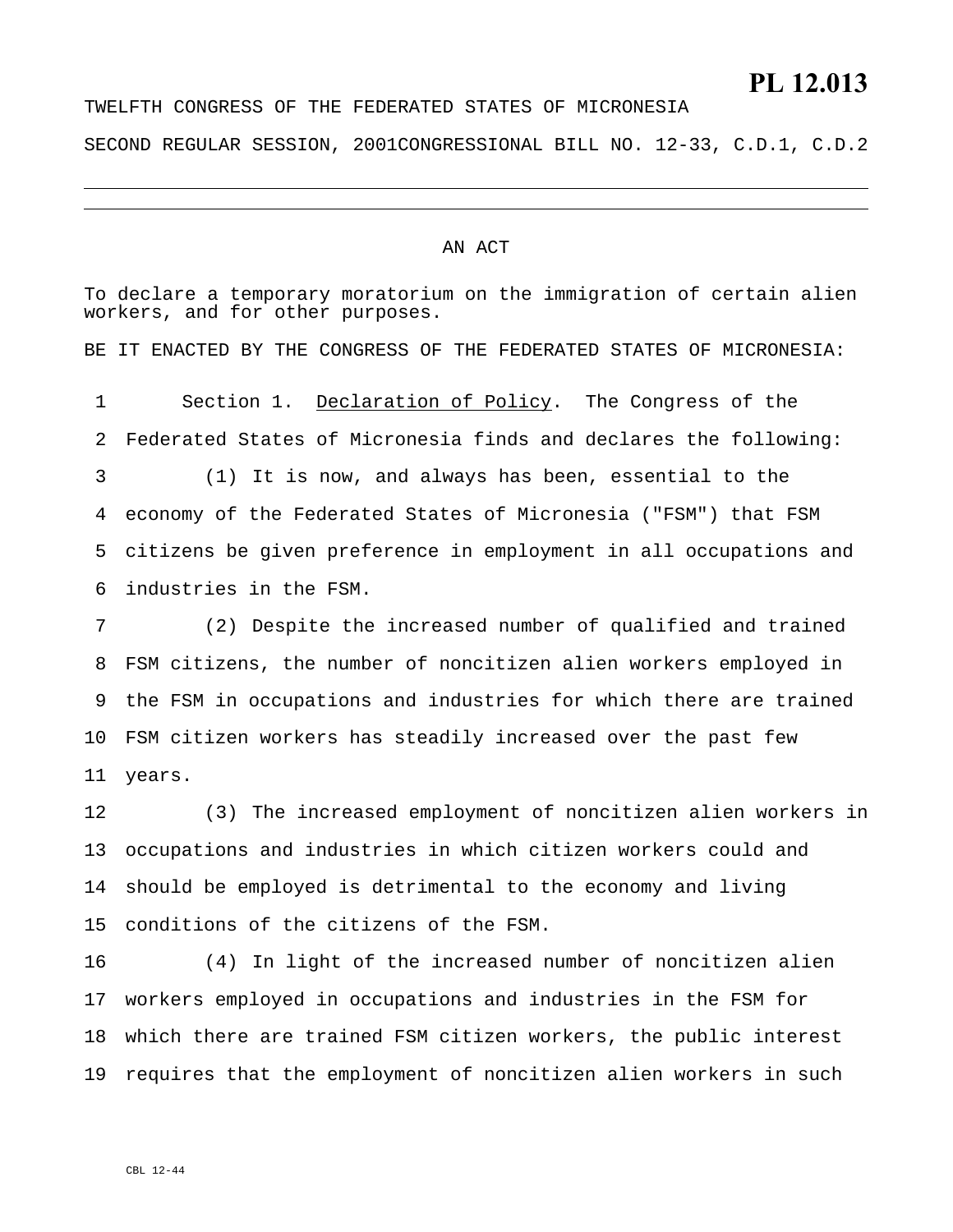#### **PL 12.013** CONGRESSIONAL BILL NO. 12-33, C.D.1, C.D.2

 occupations and industries be limited so as not to impair the wages, working conditions, and living conditions of FSM citizens. those laws are, for the most part, a carryover from Trust (5) Current FSM labor laws and the regulations implementing Territory times. As such, they are outdated and obsolete and must be revised and updated to meet the current needs of the FSM. President of the Federated States of Micronesia shall, after consultation with each State's Governor, declare those specific occupations and industries in the FSM for which there are insufficient trained FSM citizens. Such declaration shall be Federated States of Micronesia. Thereafter, except as otherwise provided by law or pursuant to the terms of any treaty, Compact, or other international agreement, for a period of one year from noncitizen alien workers into the FSM for the purpose of employment in occupations and industries in the FSM shall be workers, as declared by the President. The list of specific occupations and industries for which there are insufficient Section 2. Moratorium on Entry of Noncitizen Workers. (1) Within (90) days of this act becoming law, the issued pursuant to section 102(1) of title 17 of the Code of the the date of enactment of this act, the entry of additional limited to entry for employment in those occupations and industries for which there are insufficient trained FSM citizen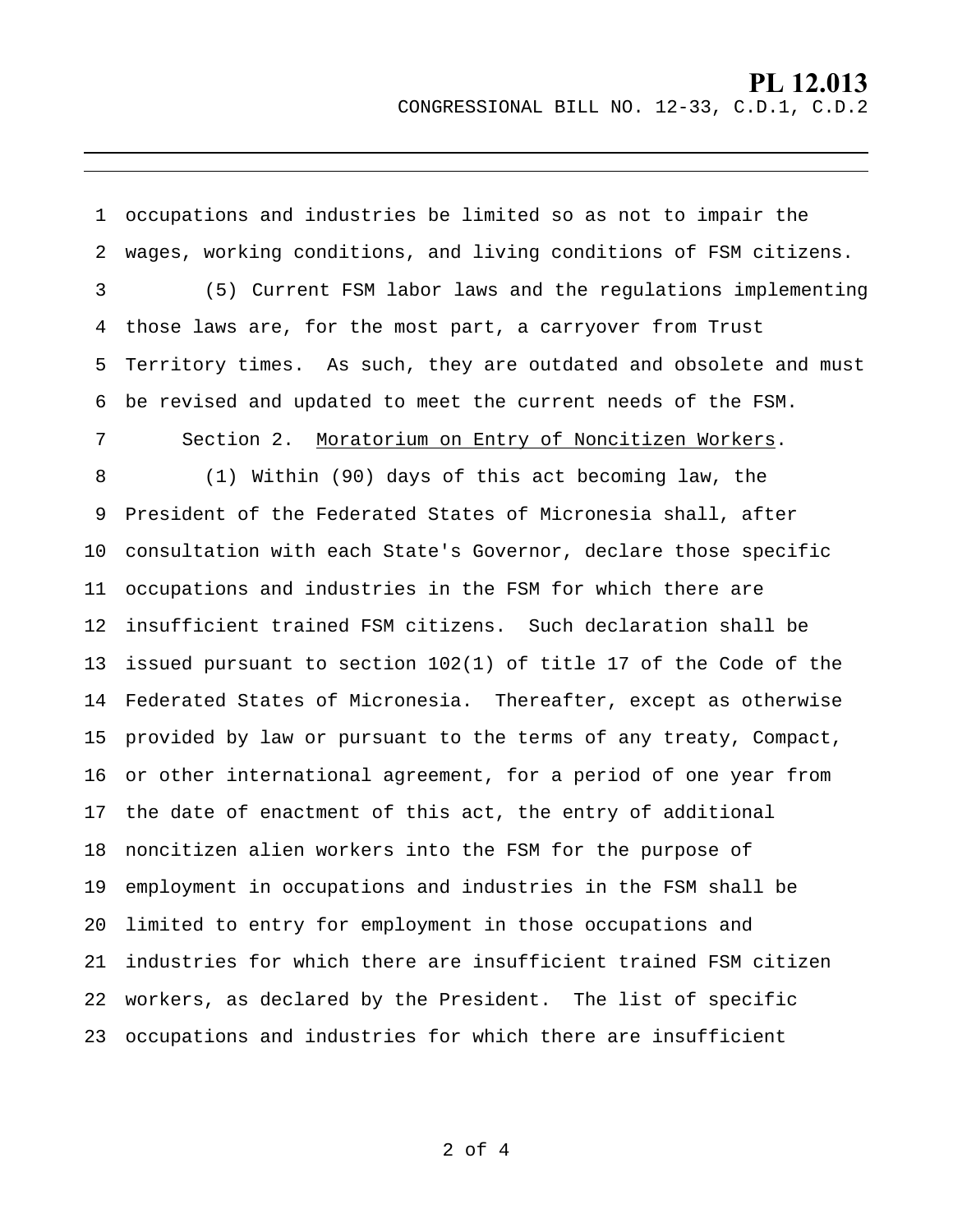### **PL 12.013** CONGRESSIONAL BILL NO. 12-33, C.D.1, C.D.2

1 2 trained FSM citizens shall be updated and published annually by regulation by the President.

3 4 5 6 7 (2) The entry of noncitizen alien workers into the FSM for the purpose of employment, and the issuance of nonresident worker's identification certificates, shall be in strict accordance with the provisions of titles 50 and 51 of the Code of the Federated States of Micronesia.

8 9 10 President and to the Congress, including to the Chairman of the 11 12 on the number of noncitizen alien workers present in the FSM. 13 Such report shall include, at a minimum, the number of such 14 workers by nationality, industry, occupation, and job title, and 15 such other information as the Chief and the Secretary deem 16 17 noncitizen alien workers. (3) The Chief of the FSM Division of Immigration and Labor, through the Secretary of Justice, shall report bi-annually to the Judiciary and Governmental Operations Committee of the Congress, relevant to the goal of reducing the FSM's dependence on

18 19 20 which there are insufficient trained FSM citizens required under 21 22 Economic Affairs shall report to the President of the FSM and to 23 the Congress on the effect that any restriction on the entry of (4) Thirty (30) days prior to publication of the annual update of the list of specific occupations and industries for subsection (1) of this section, the Secretary of the Department of